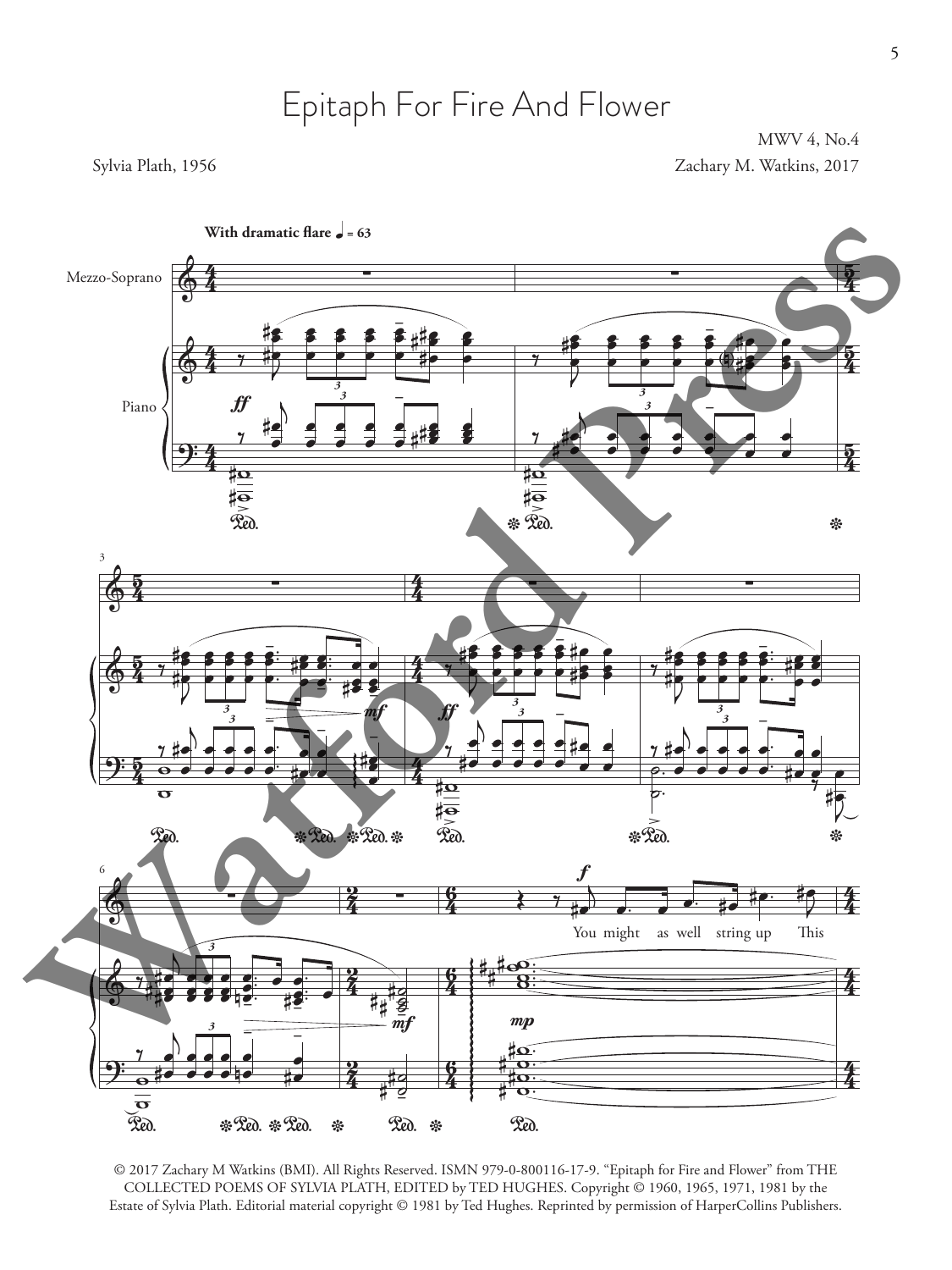# I Am The Only Being

MWV 4, No.5 Emily Brontë, 1839 Zachary M. Watkins, 2017

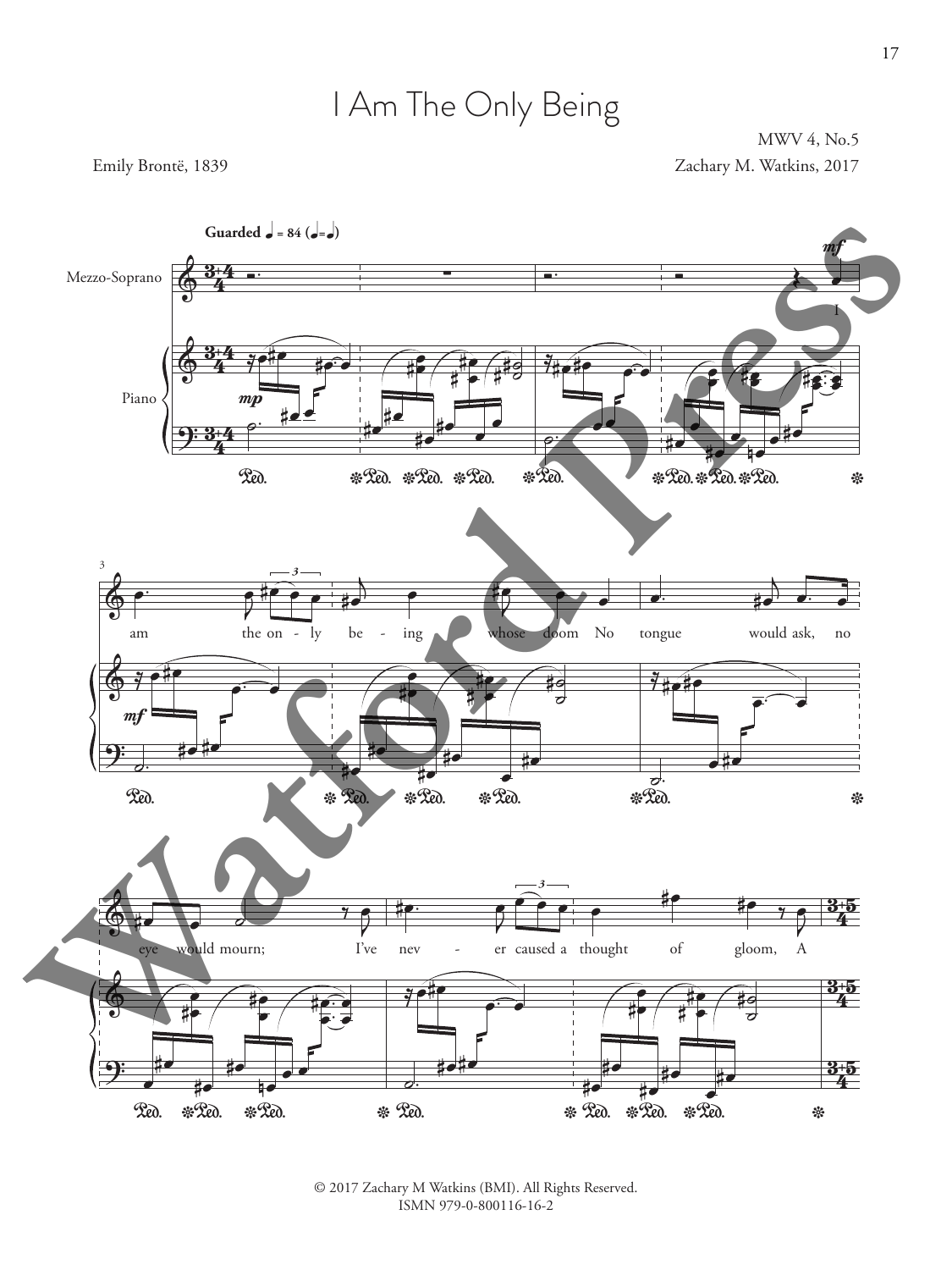### If Thou Must Love Me

MWV 4, No.6

Elizabeth Barrett Browning, 1850 **Zachary M. Watkins, 2018** Zachary M. Watkins, 2018



<sup>© 2018</sup> Zachary M. Watkins (BMI). All Rights Reserved. ISMN 979-0-800116-19-3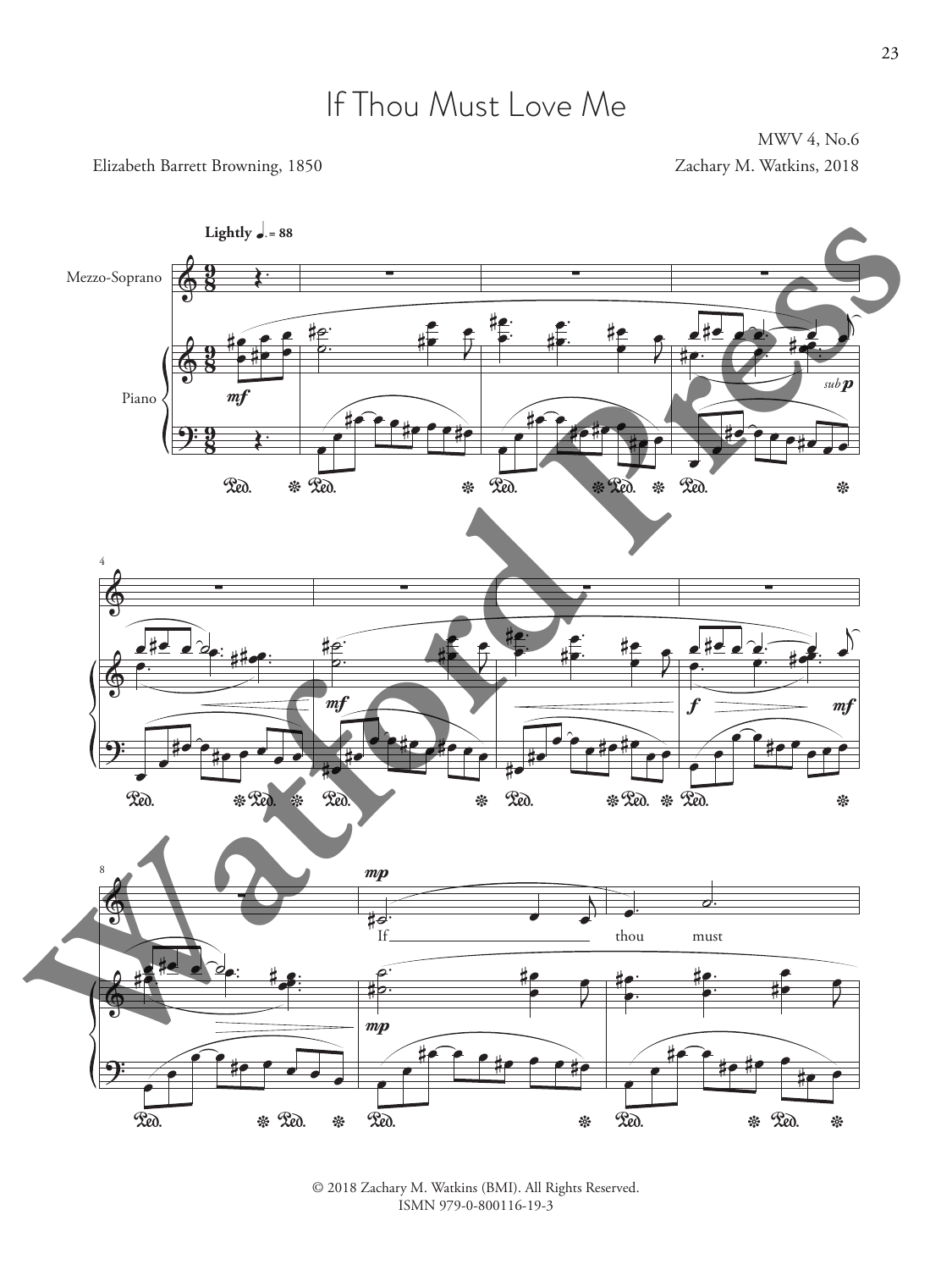### The Lake

MWV 4, No.7 Edgar Allan Poe, 1827 Zachary M. Watkins, 2017

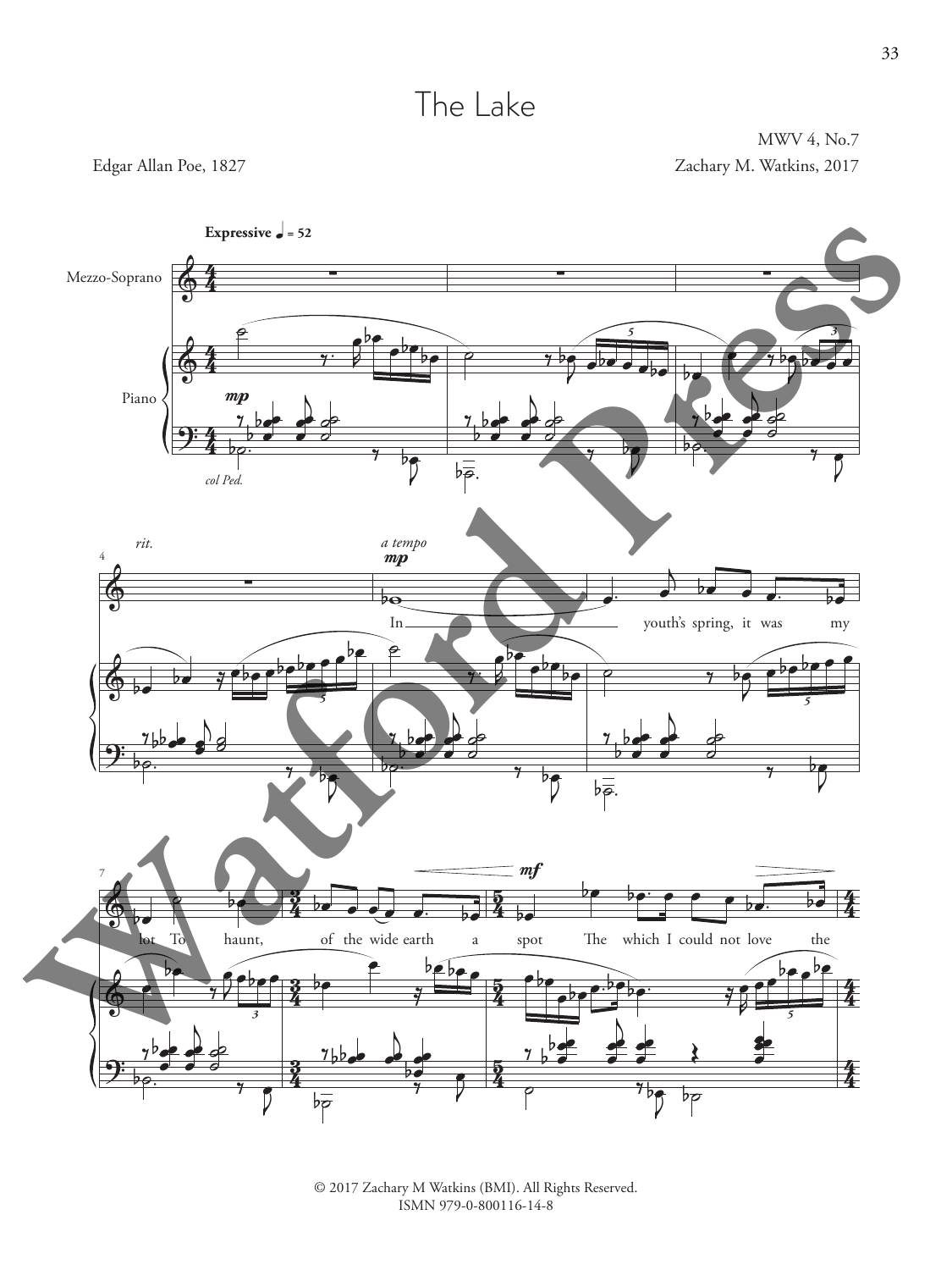# Possibility

MWV 4, No.8 Zachary M. Watkins, 2017

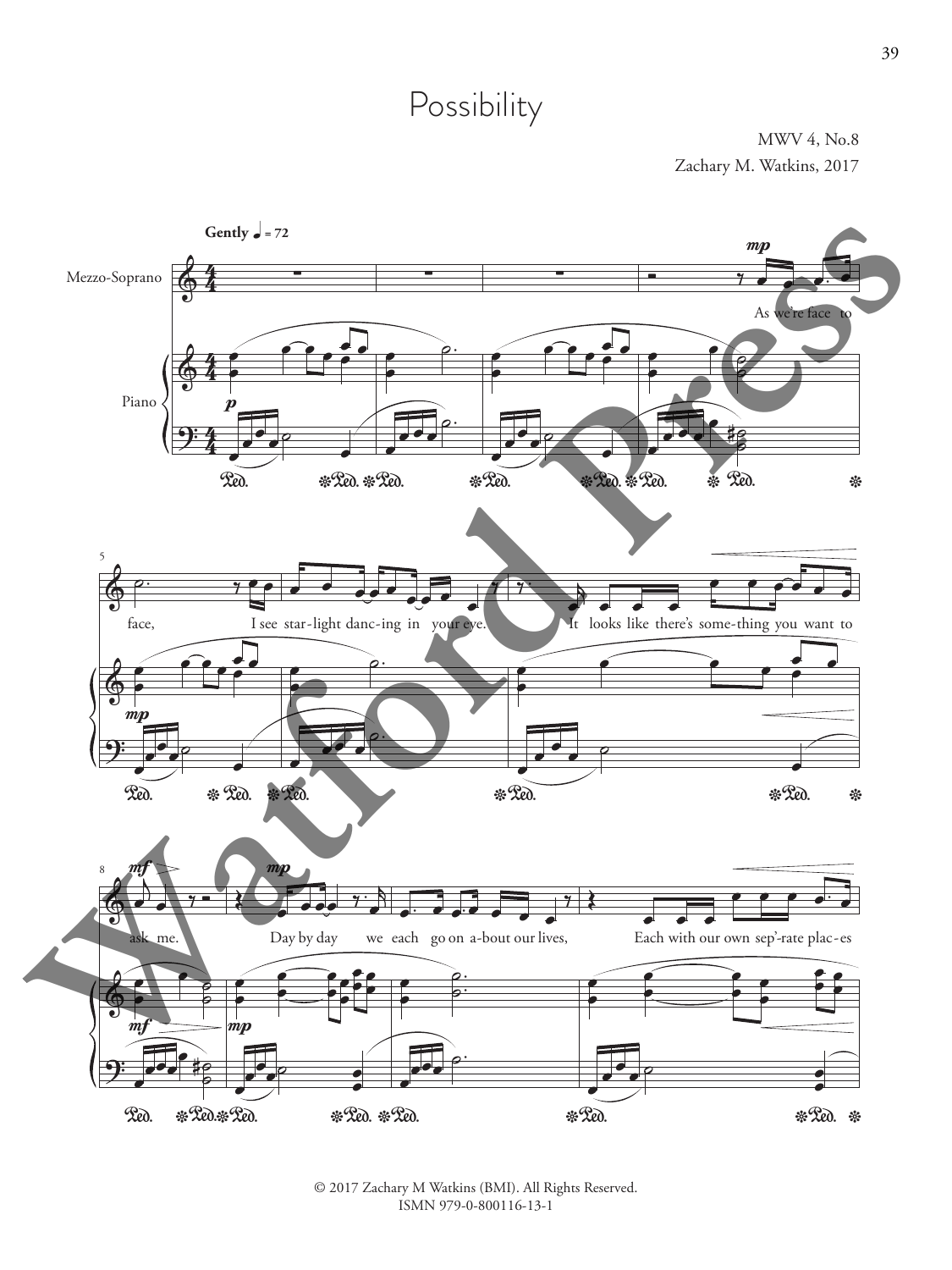### Somewhere I Have Never Travelled

MWV 4, No.9 E. E. Cummings, 1931 Zachary M. Watkins, 2018



© 2018 Zachary M Watkins (BMI). All Rights Reserved. ISMN 979-0-800116-18-6. "somewhere i have never travelled,gladly beyond". Copyright 1931, © 1959, 1991 by the Trustees for the E. E. Cummings Trust. Copyright © 1979 by George James Firmage, from COMPLETE POEMS: 1904-1962 by E. E. Cummings, edited by George J. Firmage. Used by permission of Liveright Publishing Corporation.